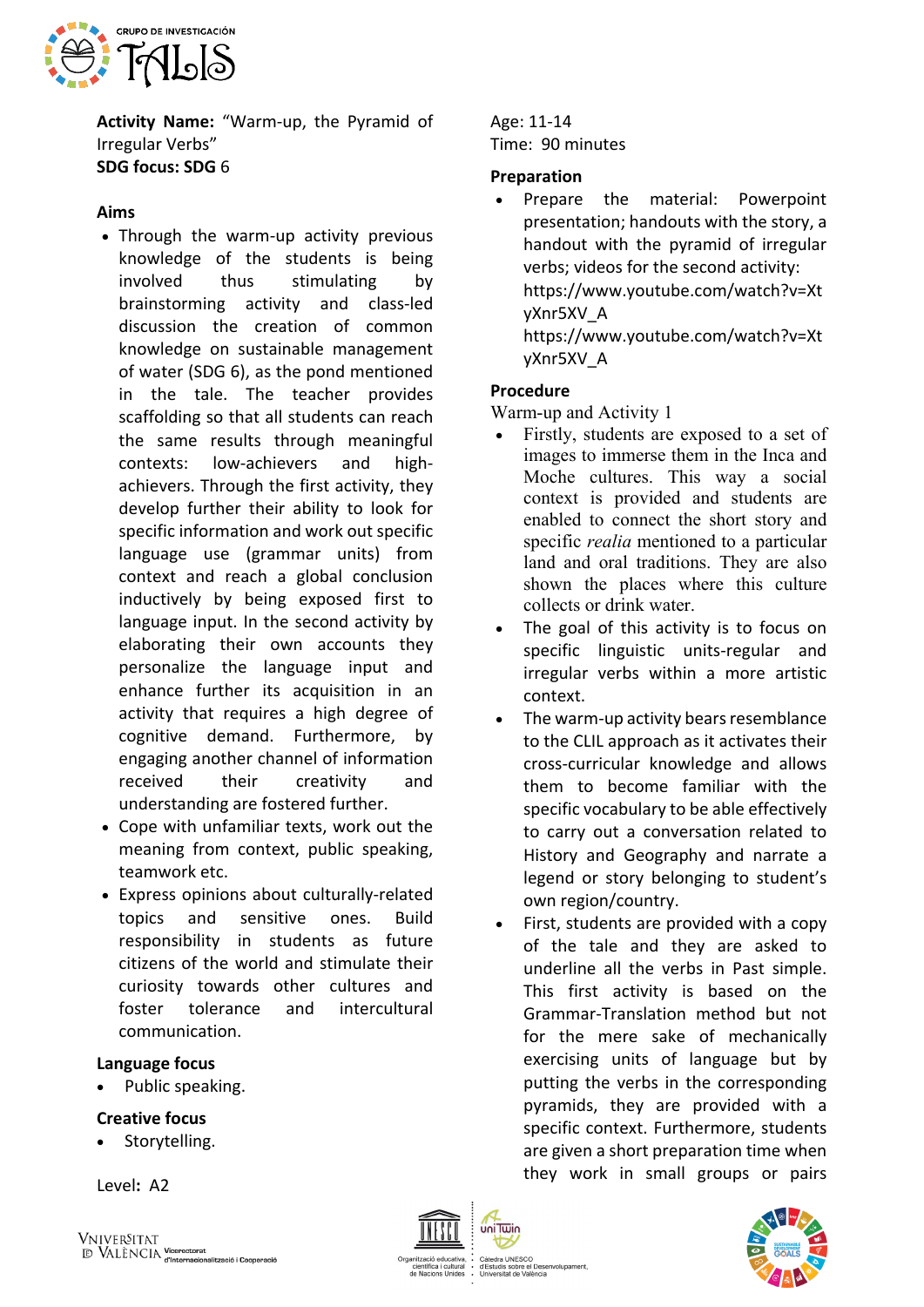

discussing the options in English, so they provide each other with the necessary scaffolding and convert an apparently autonomous activity into a socially engaging process. At a later stage, when the answers are discussed, Students are asked follow-up questions within a different context so that we make sure that they are getting familiarized with the new vocabulary and its use. For instance, by using questions like *When was the last time you arrived late for an important event?* You make it more personal to them and thus acquisition is fostered as they start using the new vocabulary within situations relevant to them. As a result, the communicative approach is also involved regardless of the apparent, more formulaic aspect of this task.

# Activity 2

- Students watch a short video excerpt from the cartoon movie called The Mysterious Cities of Gold which narrates the story of Esteban and Malinche and their adventures in the New World. Thus students are provided with a reference and their imagination is stimulated also by visual and more dynamic means. On the other hand, it triggers their motivation more entertainingly and could prove to be a valuable source of ideas for the next activity.
- The aim is to put into production the grammar points they have acquired and apply it real, uncontrolled setting. They produce their own utterances and use them in real-life situations.
- In this activity, students are asked to imagine what would happen inside The Pyramid of the Sun. Beforehand they watch the video in which one of the main characters confesses his secret about the Mysterious Cities of Gold and their whereabouts. So, students work in groups and they have to draw a map and

trace their path to reach the hidden treasure. They work in groups and have to come up together with ideas and elaborate their action plan. Later they have to imagine the course of events and what kind of difficulties they could possibly face and develop strategies to overcome them. Finally, they head back to Spain as retiring conquistadores and upon arrival, they deliver a detailed account of their experiences. They would be asked to use as much as possible the verbs they have been introduced to in the previous activity. Throughout this activity the premises of two different approaches are involved: Communicative Approach and Taskbased Approach as students use target language during all the process of organization and negotiating and, furthermore, they carry out this activity having in mind the accomplishment of a certain goal.

## **Follow-up**



The wrapping-up session involves the evaluation part of the student's progress. Peer evaluation is coined as it is more competitive, in many cases deemed more stress-free for students and might be considered a "fair"



idis sobre el Des<br>rsitat de València